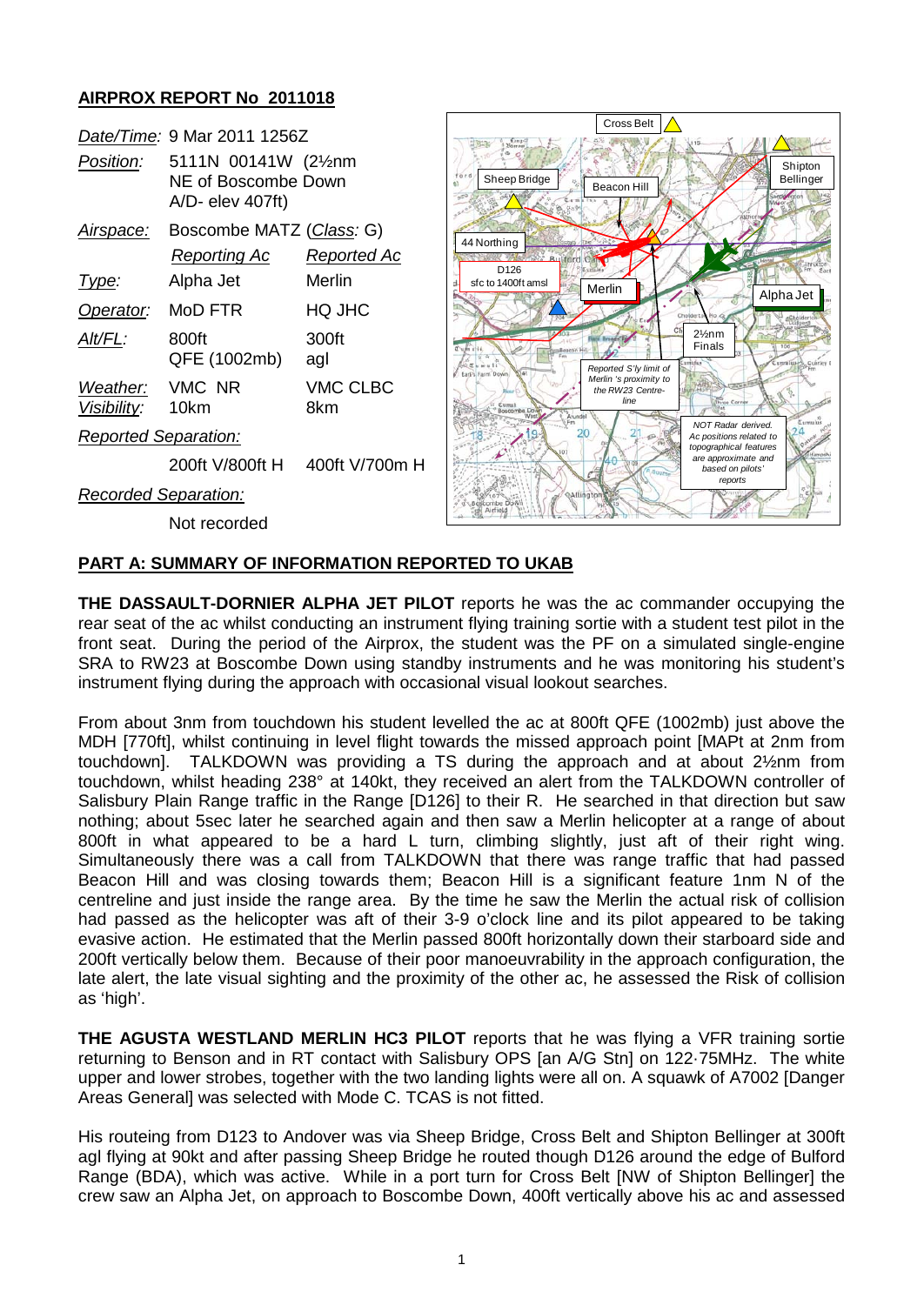by the crew to be 'offset' 700m laterally. The most S'ly position of his turn was at OS Grid SU 2130 4400, his flight path remaining to the N of the electricity transmission line running ENE-WSW. At Cross Belt they called Boscombe ZONE for further clearance, when the crew was informed that they had exited previously D126, which was noted, however, it was not believed to be correct.

**THE BOSCOMBE DOWN TALKDOWN CONTROLLER (TALKDOWN)** reports that whilst controlling an Alpha Jet on an SRA to RW23 at Boscombe Down an ac contact – the Merlin – appeared, initially within the confines of D126. This was as the Alpha Jet was approaching, he thought, the 3½nm point on the SRA with more than 1.5nm lateral separation. The Merlin within D126 was called to the Alpha Jet, and as SSR Mode C information was available the indicated level was also passed; at that point the helicopter was indicating between 200-300ft below the Alpha Jet. As the SRA continued the Merlin flew closer to the southern edge of D126 and briefly indicated outside the range. As the Alpha Jet approached Beacon Hill 1-1.5 miles from the runway [centre-line] the Merlin helicopter was shown on the radar display within 0.5nm laterally and 200ft vertically. At that point the TOWER controller came through on the radar clearance line with an additional warning about the Merlin infringing the approach path, which was immediately passed to the Alpha Jet.

**HQ 1GP BM SM** reports that this Airprox occurred between an Alpha-Jet on a simulated singleengine SRA, in receipt of a TS from Boscombe Down TALKDOWN, and the Merlin HC3 routeing VFR through EGD126. The Airprox is not shown on recorded radar, consequently, the investigation has relied upon the reports raised by the aircrew, TALKDOWN and the RT tape transcript.

The point stated by the Merlin crew as their most southerly position during the turn at SU 2130 4400, lies about 0·6nm NW of the centre-line for Boscombe's RW23 [at 2½nm Finals]. The south-eastern edge of EGD126 parallels the RW23 centre-line within 5nm of Boscombe aerodrome and lies approximately ½nm N of the RW23 centre-line.

Analysis of the TALKDOWN RT transcript shows that the Alpha Jet remained L of the RW23 centreline until approximately the 3½nm point and thereafter remained on the centre-line. However, an SRA is a non-precision approach and the ac could have been displaced from the exact RW centreline, potentially placing it closer to [or further away from] the Merlin.

The TALKDOWN controller states that the Merlin appeared within the confines of D126 as the Alpha Jet was approaching the 3½nm point on the SRA with more than 1.5nm lateral separation. It is more likely the Merlin was around 2nm NE of RW23 threshold. TALKDOWN states that they provided TI to the Alpha Jet approaching the 3½nm point; however, this is not the case and TALKDOWN is referring to the TI that they provided later at 1256:22, "*Traffic right 1 o'clock half mile crossing right left indicating below on the range".* It is reasonable to suggest, given the timing of the 3nm range check given by TALKDOWN [at 1256:06, *"3 miles 9 hundred feet approaching minimum descent height"*, followed by the *"at minimum descent height"* call at 1256:18 and the 2nm call at 1256:36] that the passing this TI occurred at about the 2½nm point, which accords with the Alpha Jet pilot's report.

This inability to accurately recall timelines whilst accurately recalling events is a typical HF issue and is not a concern. However, TALKDOWN goes on to state that 'as the SRA continued the ac within D126 moved closer to the southern edge and indicated briefly outside.'

The DE SPTA Standing Orders for Training Part 4 Management of Salisbury Plain Airspace state that the low level routes within EGD126 pass well to the N of Bulford Camp and are to be followed.

The Alpha Jet pilot states that having received the TI he initially saw nothing but 5 seconds later he 'searched again and saw a Merlin ac in what appeared to be a climbing hard left turn just behind the right wing'. This would have been co-incident with the warning from TWR, re-broadcast by TALKDOWN at 1256:32, '*caution rotary in the undershoot short final, just short of Beacon Hill'*. Whilst it is impossible to determine the exact location of the CPA, given that the position accords with the TI passed by TALKDOWN and the report of the Alpha Jet on the timing of the TI, it is reasonable to suggest that the CPA was at about 2½nm Final to RW23.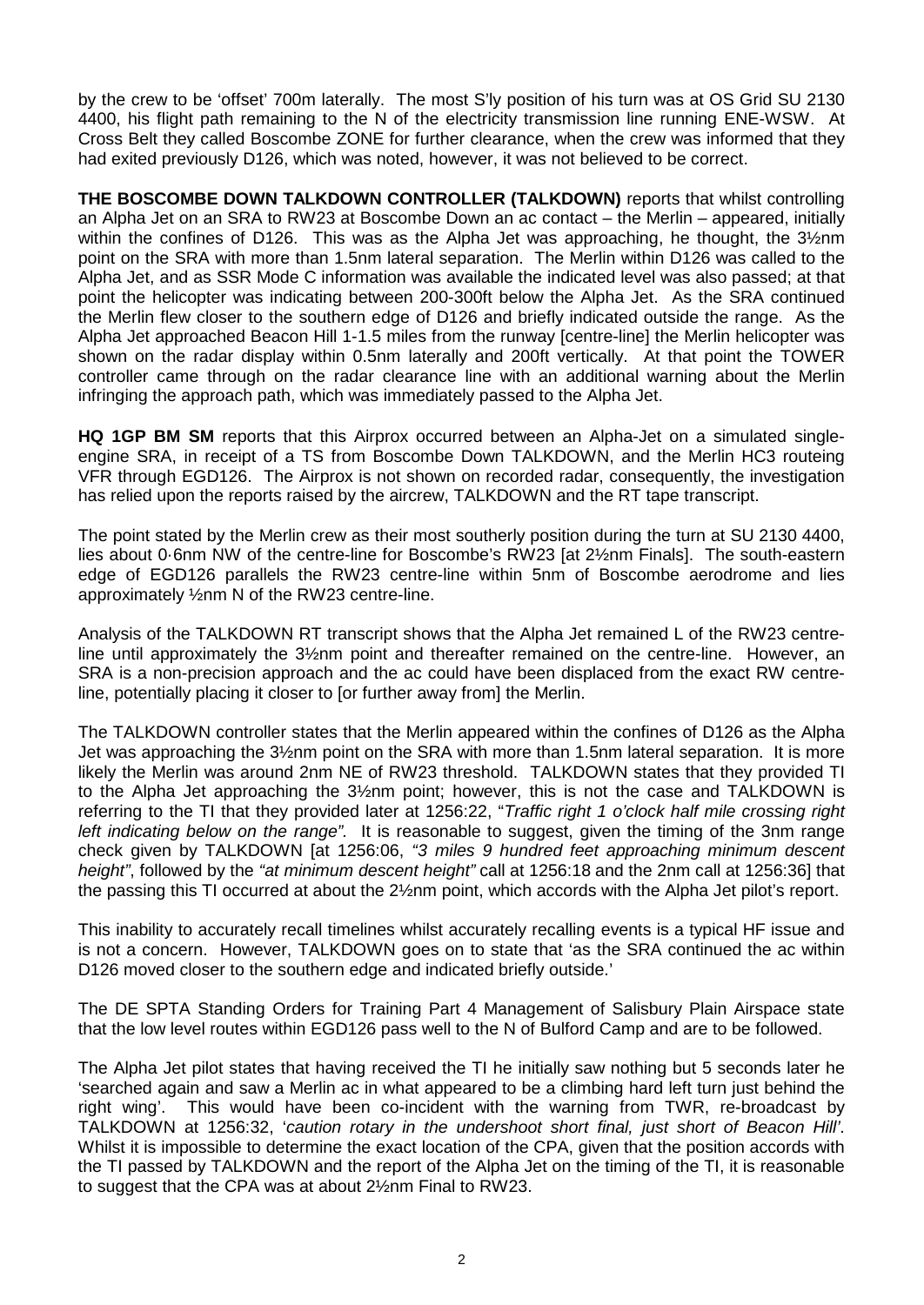Notwithstanding that the Merlin appears to have been off the low-flying route and that the Alpha Jet crew sighted the Merlin late, the timeliness of the TI passed to the Alpha Jet by TALKDOWN requires examination. Given the terrain in that location and the low altitude of the Merlin, there will be a degree of clutter on the SRA display and the Merlin will not have painted until relatively late. Yet it is clear from the detail in TALKDOWN's narrative that they spotted the confliction in a timely manner with around 1.5nm lateral separation. The fact that the provision of TI did not occur until around 29sec later at 1256:22, suggests that TALKDOWN deliberately delayed passing TI until the Merlin posed a definite threat as it approached the boundary of EGD126 and appeared likely to exit the range. Further investigation with Boscombe Down has shown that when utilising the PAR, TI will always be passed in accordance with JSP552; however, the coverage of the PAR within 5nm is restricted and traffic operating in the southern segment of EGD126 rarely paints on the PAR display. The wider field of view afforded by the SRA display will have enabled TALKDOWN to observe the Merlin earlier. Furthermore, rotary ac are routinely seen operating within the southern section of D126 and it is arguably this knowledge that caused the delay between TALKDOWN identifying the Merlin and passing TI to the Alpha Jet crew, in an attempt to avoid passing nugatory TI.

SATCO Boscombe Down is reviewing local procedures pertaining to the provision of TI to ac executing instrument approaches.

UKAB Note (1): The Mil AIP at AD 2 - EGDM - 1 - 18 – Radar Procedures – includes a note for RW23 that:

'Due to underlying low-level hel routes and obstacle clearance, immediate descent from FAF to MDA [MDH] prohibited. Notional 3° GS mandatory.'

**HQ JHC** comments that if the Merlin's most southerly position was the stated Grid, and his flight path remained to the north of the electricity transmission line running ENE-WSW, this would not have brought it into conflict with the RW23 extended centreline until reaching a point to the E of Shipton Bellinger (where the electricity lines crosses the extended centreline). It may be the case that as a 'large' helicopter (in comparison to perhaps a Lynx), the Merlin appeared to be closer to the Alpha Jet than it actually was (800ft assessed by the Alpha Jet pilot vs 700m by the Merlin crew). The Grid position given has been assessed by HQ 1 GP BM SM as 0.6nm from the extended centreline at  $2^{1}/_{2}$ nm, which is slightly less than the 'offset' 700m reported by the Merlin pilot. The Alpha Jet pilot did not see the Merlin until it was aft of their 3-9 o'clock line, therefore it is puzzling that the assessed risk of collision was 'high'. However, the late visual sighting caused the Alpha Jet pilot to be concerned about the proximity of the other ac. Having spoken to the reporting Merlin pilot, he is clear that he was on an approved route which did take him close to the extended RW23 centreline, but at no time did he get closer than the Grid as stated on the report. The route from Sheep Bridge to Cross Belt skirts around the impact area for the Bulford Range (BDA) and routes aircraft close to the electricity transmission wires running ENE-WSW. If it is assessed that the Merlin was too close to the extended centreline of RW23, the route (around the Bulford impact area between Sheep Bridge and Cross Belt) should be changed and/or the aircraft should be required to be on a Boscombe Down frequency for coordination purposes. This Airprox may have been prevented by the earlier passing of TI to the Alpha Jet, despite the expectation that the Merlin would not encroach the extended RW23 centreline.

## **PART B: SUMMARY OF THE BOARD'S DISCUSSIONS**

Information available included reports from the pilots of both ac, a transcript of the relevant TALKDOWN RT frequency, a report from the air traffic controller involved and reports from the appropriate ATC and operating authorities.

It was evident from the Merlin pilot's account that he had strayed S of the established SPTA Low Level Route, whilst skirting BDA between Sheep Bridge and Cross Belt and had been in the turn to regain the route just inside the range boundary at Grid SU 2130 4400 when the Airprox occurred. The Board was briefed that the co-ordinates for the Low Level Route turning points are specified in